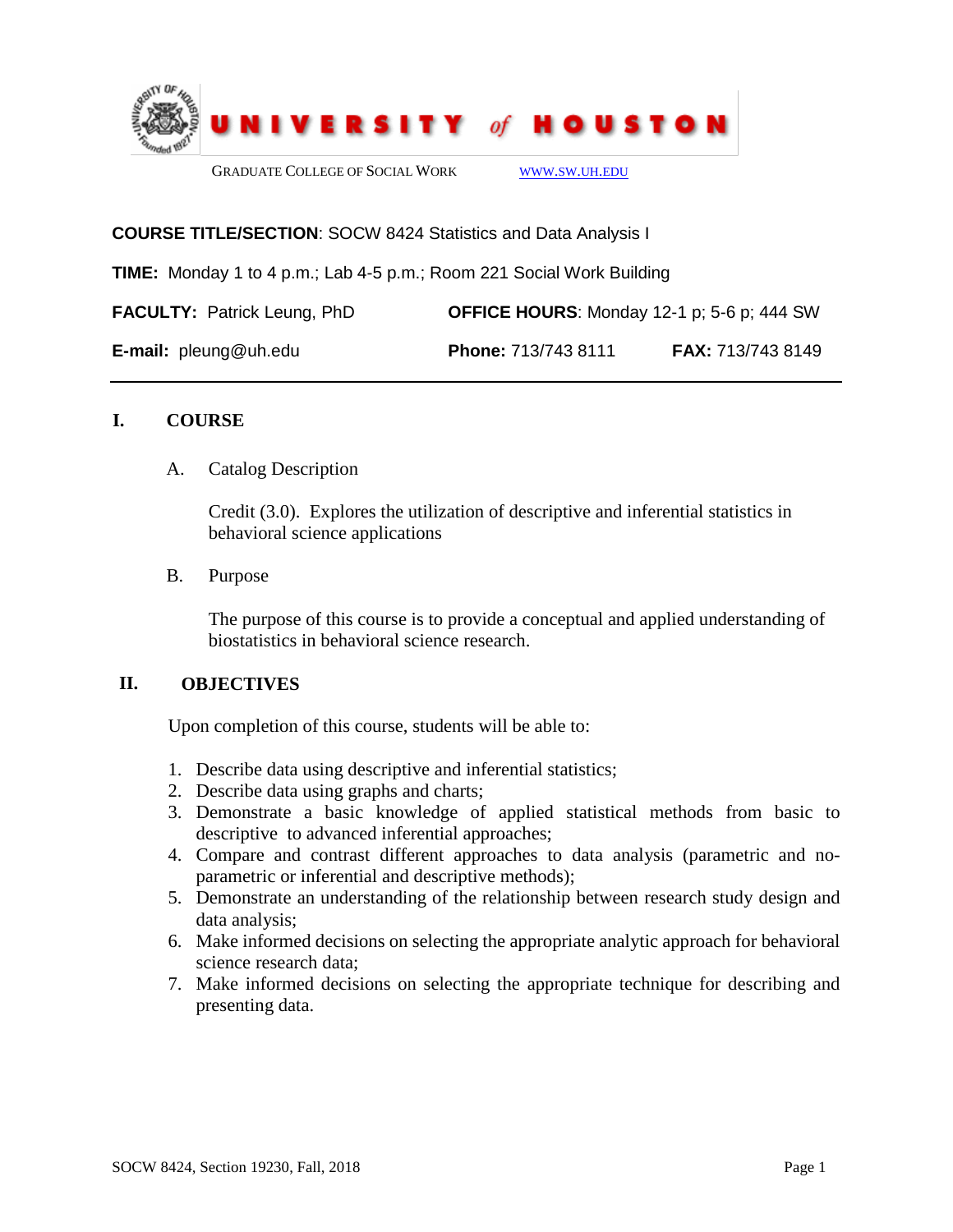## **III. COURSE CONTENT**

Introduction for the doctoral level student to the use applications of statistics. Both descriptive and inferential statistics will be covered. Students will be expected to learn how to describe quantitative data sets and multiple ways of displaying data. This is an important process for one doing a quantitative dissertation, for instance. One should understand one's data thoroughly before attempting to perform any types of inferential analyses lest you chose the wrong approach for the data and be forced to start over again. You will also be introduced to the topic of inferential statistics. Inference allows one to make statements about a larger group of individuals from data obtained from a subset of that larger group. This allows the testing of scientific hypotheses. You will therefore be expected to choose the appropriate statistical procedure for certain types of data analysis.

# **IV. COURSE STRUCTURE**

The course will be taught using a combination of instructional methods including group and class discussions, lectures, exercises, assigned and recommended readings, and homework assignments. Computer technology for statistical analyses will also be included.

## **V. REQUIRED TEXTS/SOFTWARE**

- Abu-Bader, S. (2011). Statistical methods in social science research. Chicago, IL: Lyceum Books, Inc.
- SPSS, Inc. (2017). IBM® SPSS® Statistics Premium GradPack Including Statistics Base, Advanced Statistics, Regression, Custom Tables, Data Preparation, Missing Values. Chicago, IL: Author (or the latest version). Price: About \$100 (Please **Do Not** purchase the Student Version which is about \$35; it will not work for my class)

## **RECOMMENDED TEXTS**

- Abu-Bader. (2011). Advanced & multivariate statistical methods for social science research. Chicago, IL: Lyceum Books, Inc.
- American Psychological Association. (2009). Publication manual of the American Psychological Association (6th ed.). Washington, DC: Author.
- Hedderson, J., & Fisher, M. (1993). SPSS made simple (2nd ed.). Belmont, CA: Wadsworth Publishing Company.
- Kinnear, P.R., & Gray, C.D. (1999). SPSS for windows made simple (3rd ed.). East Sussex UK: Psychology Press, Publishers.
- Norusis, J Marija (2000). SPSS 10.0: Guide to data analysis. Upper Saddle River, NJ: Prentice Hall.
- Norusis, M. (1997). SPSS 7.5 guide to data analysis. Upper Saddle River, New Jersey: Prentice Hall, chapters 19-23.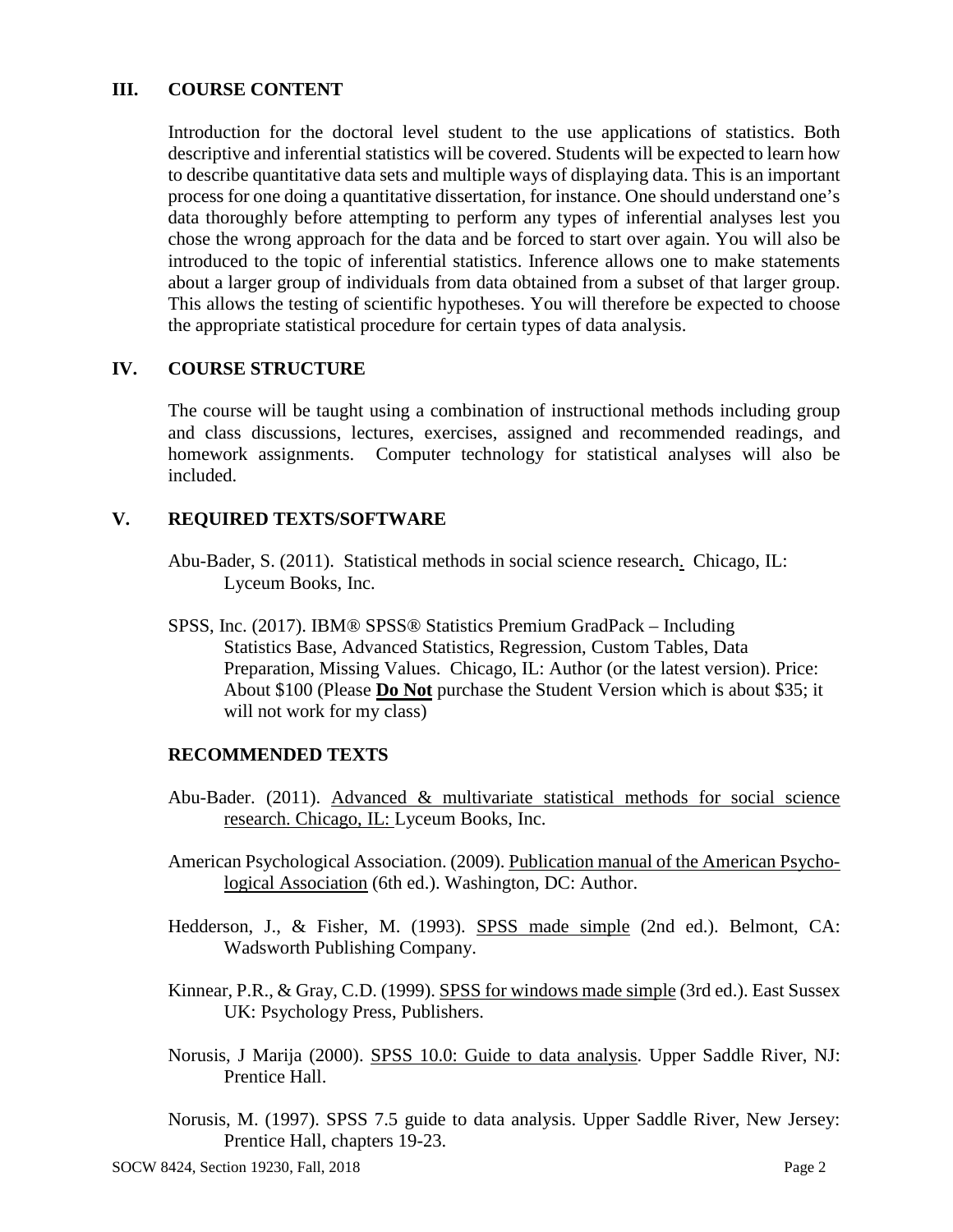## **VI. Course Requirements**

## **A. Reading Assignments**

Please see Topical Outline and Reading Assignments.

# **B. Written Assignments**

To assist students in completing the learning objectives for this course, there will be three graded homework assignments related to the course content.

# **C. Final Exam**

A final exam will be required of all students to demonstrate their knowledge and competency in multivariate statistical analysis.

# **D. Class Participation**

1. Class Attendance (5%)

One point will be deducted from the final grade for each absence from class. However, a student who is absent from class for more than five times (including both excused and unexcused absence) will be dropped from the course. In the case that the absence is approved by the instructor, half a point will be deducted from the final grade.

2. Class Participation (5%)

Students are expected to participate in class discussions and projects.

# **VII. Evaluation and Grading**

## **Grades:**

| $A = 96-100\%$ of the points | $C+ = 76-79.9%$ |
|------------------------------|-----------------|
| $A = 92-95.9%$               | $C = 72-75.9%$  |
| $B+= 88-91.9%$               | $C- = 68-71.9%$ |
| $B = 84-87.9%$               | $D = 64-67.9%$  |
| $B = 80 - 83.9%$             | $F =$ Below 64% |
|                              |                 |

No "incomplete" grades will be given by any instructor without prior permission (excluding an unforeseen emergency) from the instructor.

## **VIII. Policy on grades of I (Incomplete):**

The grade of "I" (Incomplete) is a conditional and temporary grade given when students are either **(a)** passing a course or **(b)** still have a reasonable chance of passing in the judgment of the instructor but, for non-academic reasons beyond their control have not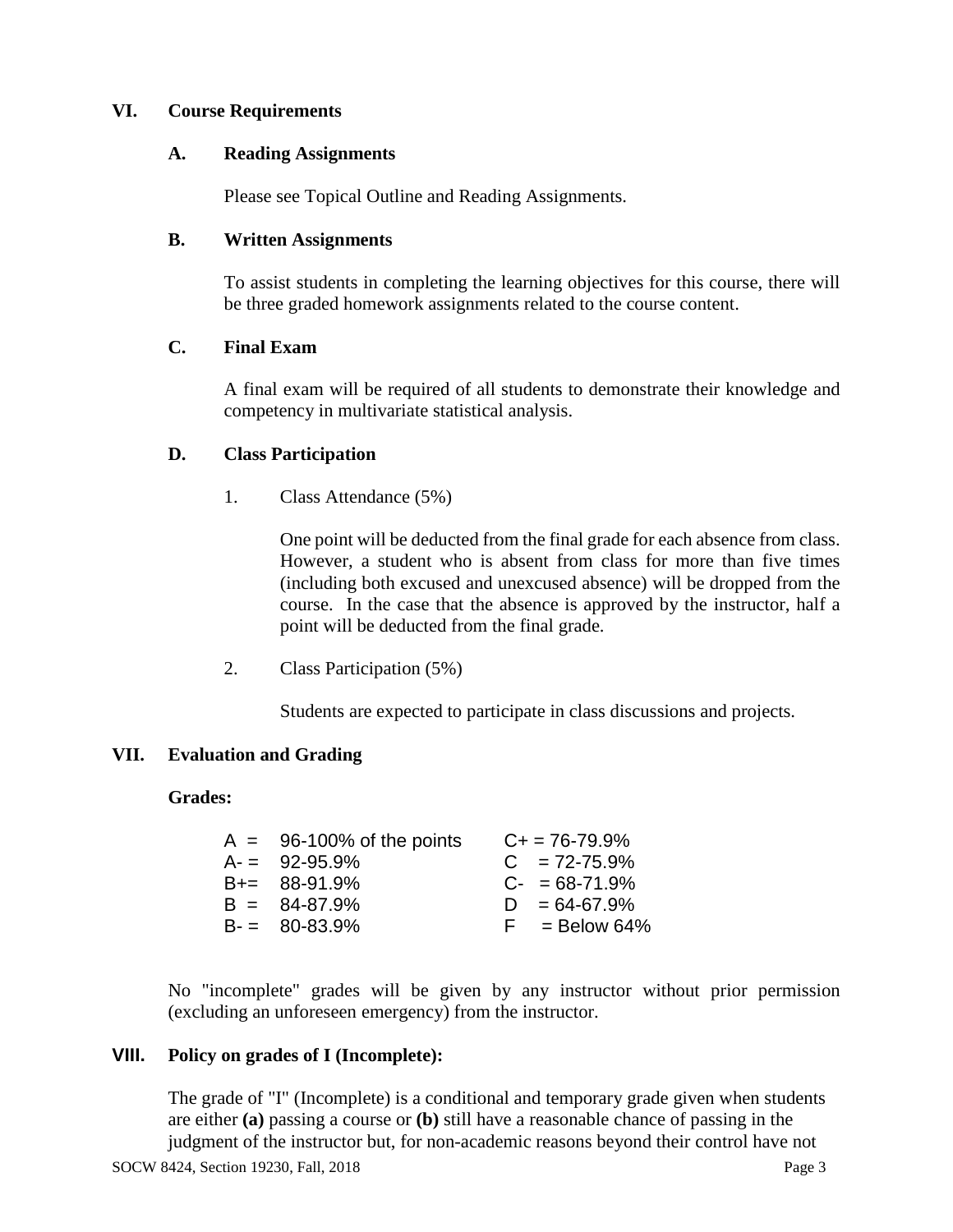completed a relatively small part of all requirements. Students are responsible for informing the instructor immediately of the reasons for not submitting an assignment on time or not taking an examination. Students must contact the instructor of the course in which they receive an "I" grade to make arrangements to complete the course requirements. Students should be instructed not to re-register for the same course in a following semester in order to complete the incomplete requirements.

The grade of "I" must be changed by fulfillment of course requirements within one year of the date awarded or it will be changed automatically to an "F" (or to a "U" [Unsatisfactory] in S/U graded courses). The instructor may require a time period of less than one year to fulfill course requirements and the grade may be changed by the instructor at any time to reflect work complete in the course. The grade of "I" may not be changed to a grade of **W**.

# **IX. Policy on academic dishonesty and plagiarism**

Please click the link below for the full explanation of the Academic Honesty policy and procedure:

Policy: [http://www.uh.edu/provost/policies/honesty/\\_documents-honesty/academic-honesty](http://www.uh.edu/provost/policies/honesty/_documents-honesty/academic-honesty-policy.pdf)[policy.pdf](http://www.uh.edu/provost/policies/honesty/_documents-honesty/academic-honesty-policy.pdf)

# Definitions:

"Academic dishonesty" means employing a method or technique or engaging in conduct in an academic endeavor that contravenes the standards of ethical integrity expected at the University of Houston or by a course instructor to fulfill any and all academic requirements. Academic dishonesty includes but is not limited to, the following:

# *Plagiarism*

a. Representing as one's own work the work of another without acknowledging the source (plagiarism). Plagiarism includes copying verbatim text from the literature, whether printed or electronic, in all assignments including field.

# *Cheating and Unauthorized Group Work*

- b. Openly cheating in an examination, as copying from another's paper; c. Being able to view during an examination, quiz or any in-class assignment an electronic device that allows communication with another person, access to unauthorized material, access to the internet, or the ability to capture an image, unless expressly permitted by the instructor;
- d. Using and/or possessing "crib notes," as unauthorized use of notes or the like to aid in answering questions during an examination;
- e. Giving or receiving unauthorized aid during an examination, such as trading examinations, whispering answers, and passing notes, and using electronic devices to transmit or receive information;
- f. Securing another to take a test in the student's place. Both the student taking the test for another and the student registered in the course are at fault;

## *Fabrication, Falsification, and Misrepresentation*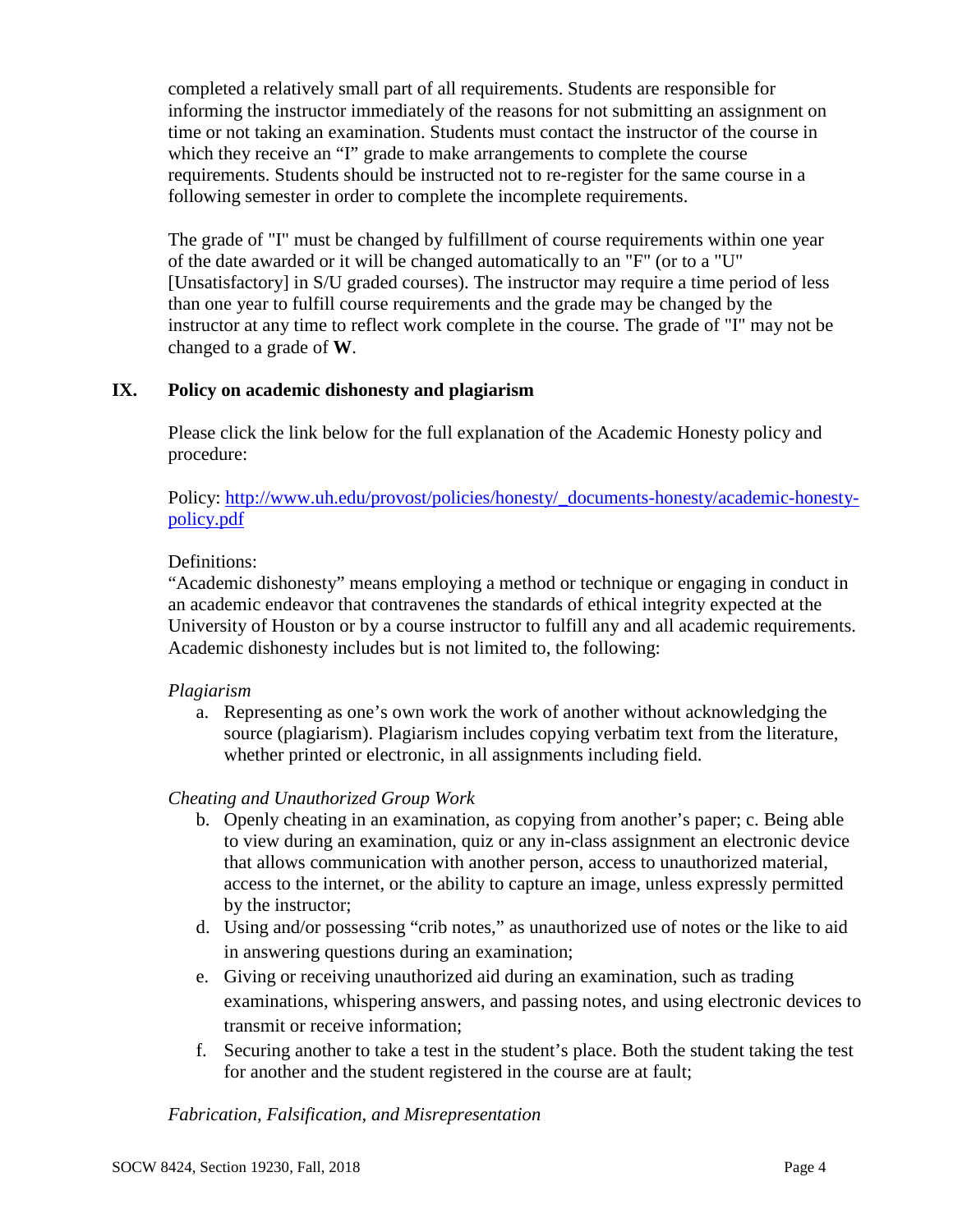- g. Changing answers or grades on a test that has been returned to a student in an attempt to claim instructor error;
- h. Using another's laboratory results as one's own, whether with or without the permission of the owner;
- i. Falsifying results in laboratory experiments;
- j. Misrepresenting academic records or achievements as they pertain to course prerequisites or corequisites for the purpose of enrolling or remaining in a course for which one is not eligible;
- k. Representing oneself as a person who has earned a degree without having earned that particular degree

# *Stealing and Abuse of Academic Materials*

- l. Stealing, as theft of tests or grade books, from faculty offices or elsewhere, or knowingly using stolen tests or materials in satisfaction of exams, papers, or other assignments; this includes the removal of items posted for use by the students;
- m. Mutilating or stealing library materimaterials; misshelving materials with the intent to reduce accessibility to other students;

# *Complicity in Academic Dishonesty*

n. Failing to report to the instructor or departmental hearing officer an incident which the student believes to be a violation of the academic honesty policy;

#### *Academic Misconduct*

o. Any other conduct which a reasonable person in the same or similar circumstances would recognize as dishonest or improper in an academic setting.

## Process:

Students shall have the responsibility of reporting incidents of alleged academic dishonesty to the instructor of record involved or to the appropriate authority if the alleged act is not associated with a specific class within 5 class days of the incident. Faculty or instructor of record shall have the responsibility of reporting incidents of alleged academic dishonesty through their college hearing officer within 5 class days of the incident. The faculty should include the recommended sanction in the report. The college hearing officer will notify the student of the report and recommended sanction. The student can accept the sanction and waive a hearing or request a college hearing. A hearing shall be set within 10 days and would be consist of two faculty and three students chosen by the hearing officer.

## **X. Course Schedule and Reading Assignments**

Please see "topical outline".

Final course grades will be based on the following distribution:

| Homework Assignment #1 Due | 20% |
|----------------------------|-----|
| Homework Assignment #2 Due | 20% |
| Homework Assignment #3 Due | 20% |
| Final Exam                 | 30% |
| <b>Class Participation</b> | 5%  |
| <b>Class Attendance</b>    | 5%  |
|                            |     |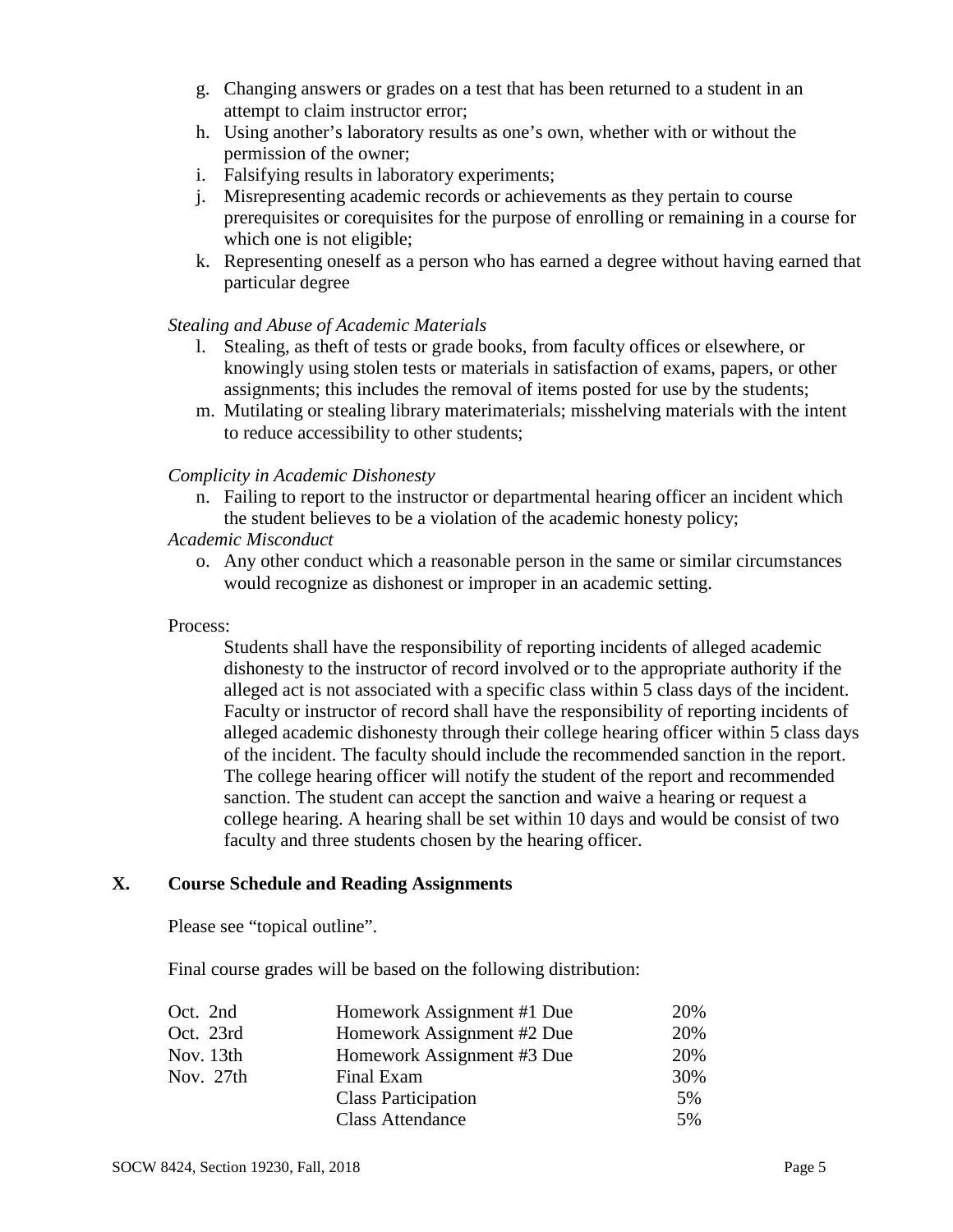# **XI. Bibliography**

See bibliography at the end of the syllabus.

# **XII. Americans with Disabilities Statement**

The University of Houston System complies with Section 504 of the Rehabilitation Act of 1973 and the Americans with Disabilities Act of 1990, pertaining to the provision of reasonable academic adjustments/auxiliary aids for students with a disability. In accordance with Section 504 and ADA guidelines, each University within the System strives to provide reasonable academic adjustments/auxiliary aids to students who request and require them. If you believe that you have a disability requiring an academic adjustments/auxiliary aid, please contact the UH Center for Disabilities at 713-743-5400.

# **XIII. Counseling and Psychological Services**

Counseling and Psychological Services (CAPS) can help students who are having difficulties managing stress, adjusting to college, or feeling sad and hopeless. You can reach CAPS [\(www.uh.edu/caps\)](http://www.uh.edu/caps) by calling 713-743-5454 during and after business hours for routine appointments or if you or someone you know is in crisis. Also, there is no appointment necessary for the "Let's Talk" program, which is a drop-in consultation service at convenient locations and hours around campus. [http://www.uh.edu/caps/outreach/lets\\_talk.html.](https://legacy.central.uh.edu/owa/redir.aspx?REF=13JLitcJPzrRfUs23nLajNUZJozBVkQURrJtRxTM6NPjLzgoGMPUCAFodHRwOi8vd3d3LnVoLmVkdS9jYXBzL291dHJlYWNoL2xldHNfdGFsay5odG1s)

## **XIV. Consultation**

Individual appointments will be scheduled with any member of the class upon request. The instructor can be reached by calling (713) 743-8111 or contacting him in his office during office hours (Social Work Building Room 444), or by e-mail at PLEUNG@UH.EDU or by fax at (713) 743-8149.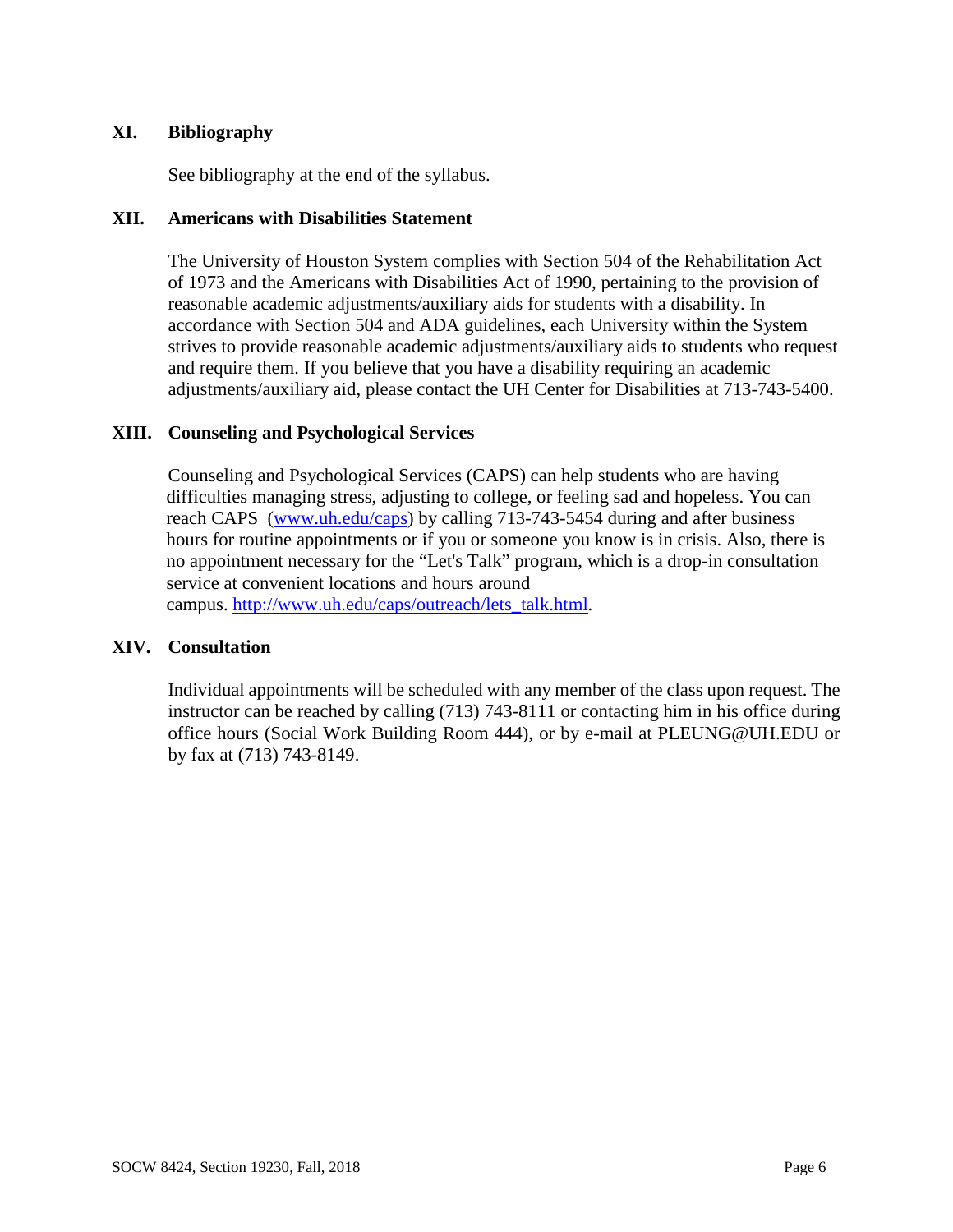# **TOPICAL OUTLINE AND READING ASSIGNMENTS**

| <b>Class Session</b>                 | <b>Lecture Topic and Readings</b>                                                                                                                                        |
|--------------------------------------|--------------------------------------------------------------------------------------------------------------------------------------------------------------------------|
| August 20 (Week 1) Introduction      | Review of Course Syllabus<br>Review of the Framework for Statistical Analysis<br>Overview of Research Methodological Terms                                               |
|                                      | Abu-Bader Ch. 1                                                                                                                                                          |
|                                      | August 27 (Week 2) Creating SPSS Data Files & Data Organization and Summary: Frequency<br>Tables and Graphs                                                              |
|                                      | Abu-Bader Chs. 2 & 3                                                                                                                                                     |
| Sept. $3$ (Week $3$ )                | Labor Day (no class)                                                                                                                                                     |
| Sept.10 (Week 4)                     | Descriptive Statistics: Measures of Central Tendency, Variability and<br>Percentiles; Normality of Distributions, Data Transformations,<br>and<br><b>Standard Scores</b> |
|                                      | Abu-Bader Chs. $4 & 5$                                                                                                                                                   |
| Sept. 17 (Week 5)                    | Hypothesis Testing & Bivariate Correlation                                                                                                                               |
|                                      | Abu-Bader Chs. 6 & 7                                                                                                                                                     |
| Sept. 24 (Week 6)                    | Independent T-Tests & Dependent T-test                                                                                                                                   |
|                                      | Abu-Bader Chs. 8 & 9                                                                                                                                                     |
| October 1 (Week 7)                   | Chi-Square Tests                                                                                                                                                         |
|                                      | Abu-Bader Ch. 11                                                                                                                                                         |
| October 8 (Week 8)                   | One-way ANOVA                                                                                                                                                            |
|                                      | Abu-Bader Ch. 10                                                                                                                                                         |
| October 15 (Week 9) Two-way ANOVA    |                                                                                                                                                                          |
|                                      | Abu-Bader Ch. 6 (Advanced & Multivariate Statistical)                                                                                                                    |
| October 22 (Week 10) ANCOVA          |                                                                                                                                                                          |
|                                      | Abu-Bader Ch. 7 (Advanced & Multivariate Statistical)                                                                                                                    |
| SOCW 8424, Section 19230, Fall, 2018 | Page 7                                                                                                                                                                   |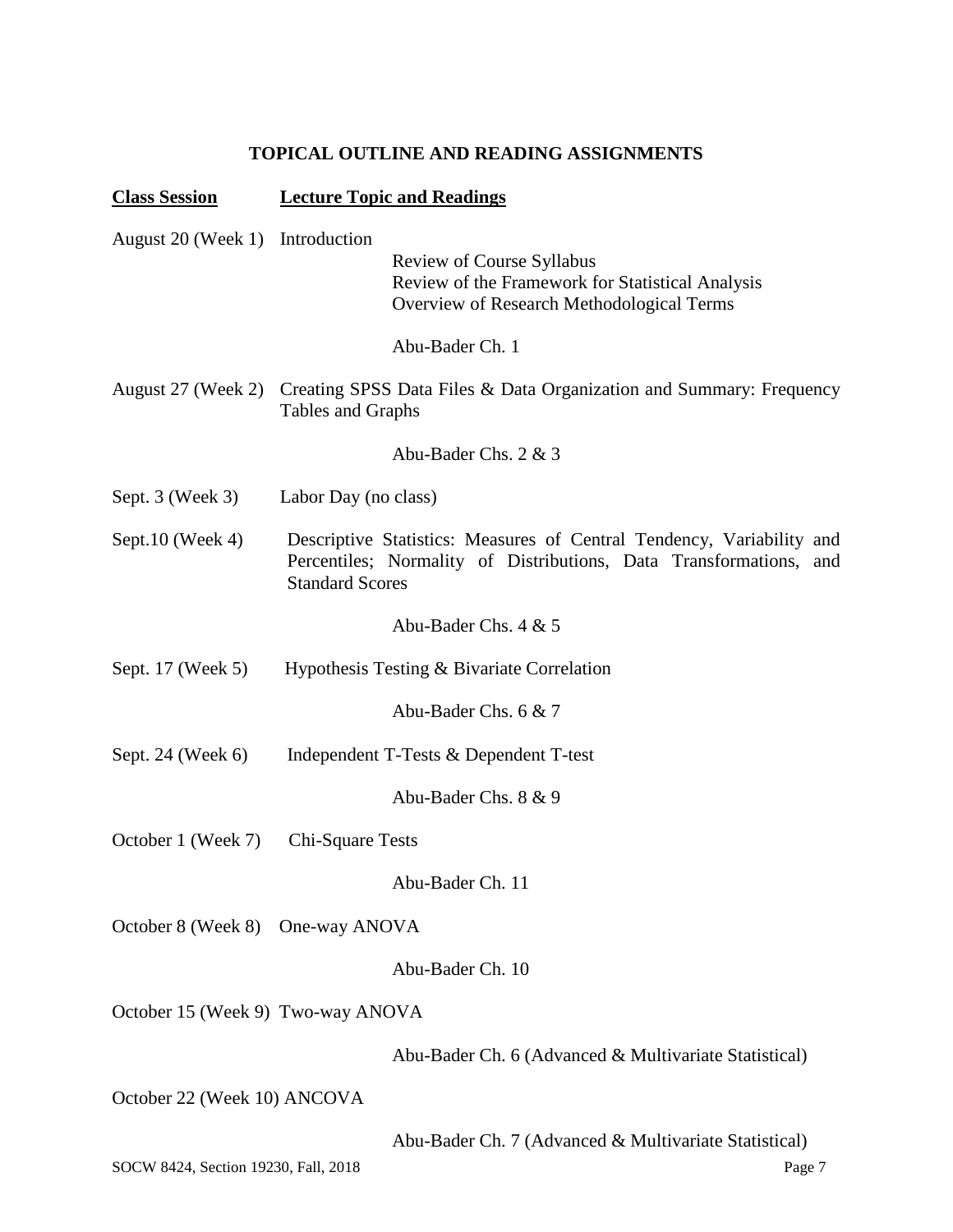|                              | Oct. 29 (Week 11) Repeated Measures ANOVA             |
|------------------------------|-------------------------------------------------------|
|                              | Abu-Bader Ch. 8 (Advanced & Multivariate Statistical) |
| Nov. 5 (Week 12)             | Simple Linear Regression Analysis                     |
|                              | Abu-Bader Ch. 12                                      |
|                              | Nov. 12 (Week 13) Multiple Regression                 |
|                              | Norusis, M. (1997). Chs 19-21                         |
|                              | Nov. 19 (Week 14) Multiple Regression                 |
|                              | Norusis, M. (1997). Chs 22-23                         |
| Nov. 26 (Week 15) Final Exam |                                                       |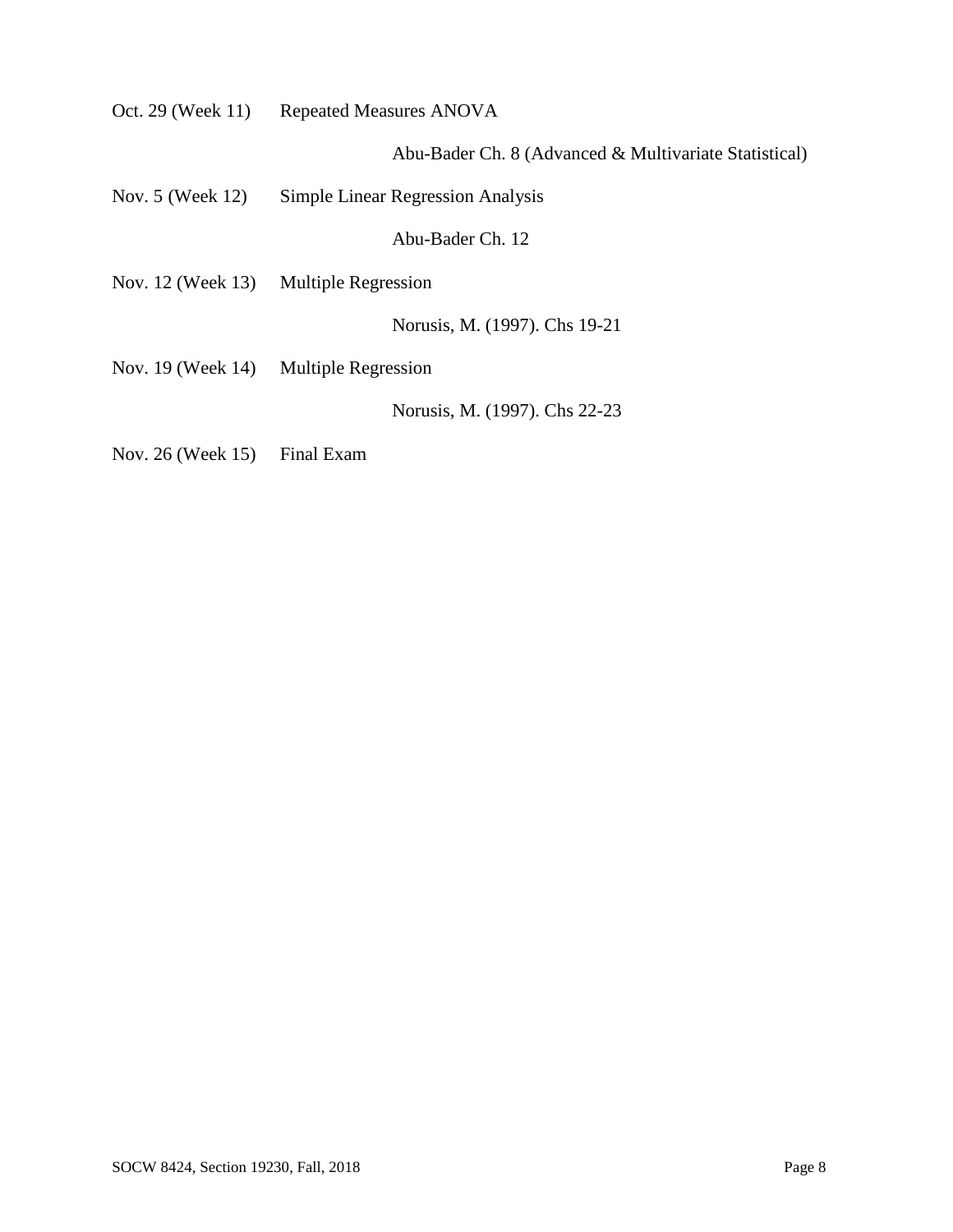## **BIBLIOGRAPHY**

#### **Statistical Methods: Basic**

Balock, H.M., Jr., (1972). *Social statistics* (2nd ed.). New York: McGraw-Hill.\*( [HA29](http://library.uh.edu/search/cHA29+.B59+1972/cha+++29+b59+1972/-5,-1,,E/browse)  [.B59 1972\)](http://library.uh.edu/search/cHA29+.B59+1972/cha+++29+b59+1972/-5,-1,,E/browse) Elifson, K.W., Runyon, R.P., & Haber, A. (1982). *Fundamentals of social statistics*. Reading, MA: Addison-Wesley. Guilford, J.P., & Fruchter, B. (1978). *Fundamental statistics in psychology and education*  $(6<sup>th</sup>$  ed.). New York: McGraw-Hill. Healey, J.F. (1984). *Statistics: A tool for social research*. Belmont, CA: Wadsworth. Hopkins, D.K., Hopkins, B.R., & Glass, G.V. (1996). *Basic statistics for the behavioral sciences.* Boston : Allyn and Bacon. \*( [HA29 .H734 1996](http://library.uh.edu/search/cHA29+.H734+1996/cha+++29+h734+1996/-5,-1,,E/browse) ) Kuehl, R.O. (2000). *Design of experiments : Statistical principles of research design and analysis*. Pacific Grove, CA : Duxbury/Thomson Learning. \*( [Q182.3 .K84 2000\)](http://library.uh.edu/search/cQ182.3+.K84+2000/cq+++182.3+k84+2000/-5,-1,,E/browse) Larsen, R.J., & Marx, M.L. (1981). *An introduction to mathematical statistics and its applications*. Englewood Cliffs, NJ: Prentice-Hall. \*( [QA276.L314](http://library.uh.edu/search/cQA276.L314/cqa++276+l314/-5,-1,,E/browse) ) McPherson, G. (2001). *Applying and interpreting statistics : A comprehensive guide*. New York : Springer. \*( [Q180.55.S7 M36 2001\)](http://library.uh.edu/search/cQ180.55.S7+M36+2001/cq+++180.55+s7+m36+2001/-5,-1,,E/browse) MacEachron, A.E. (1982). *Basic statistics in the human services: An applied approach*. Baltimore: university Park Press. \*( [HA29 .M174 1982\)](http://library.uh.edu/search/cHA29+.M174+1982/cha+++29+m174+1982/-5,-1,,E/browse) Ohrnstedt, G.W.B., & Knoke, D. (1982). *Statistics for social data analysis*. Itasca, IL: Peacock. Zeller, R.A., & Carmines, E.G. (1978). *Statistical analysis of social data*. Chicago: Rand

McNally.

## **Multivariate Analysis: General**

Baxter, M.J. (1994). *Exploratory multivariate analysis in archaeology.* Edinburgh: Edinburgh University Press. \*[\(CC80.6.B39 1994\)](http://library.uh.edu/search/cCC80.6.B39+1994/ccc+++80.6+b39+1994/-5,-1,,E/browse)

Bernstein, I.H., Garbin, C.P., & Teng, G.K. (1988). *Applied multivariate analysis*. New York: Springer-Verlag. \*( [QA278.B457 1988](http://library.uh.edu/search/cQA278.B457+1988/cqa++278+b457+1988/-5,-1,,E/browse) )

Berry, W.D., & Feldman, S. (1985). *Multiple regression in practice*. Beverly Hills, CA: Sage.

Bray, J.H., & Maxwell, S.E. (1985). *Multivariate analysis of variance*. Beverly Hills, CA: Sage.

Bryman, A., & Cramer, D. (1990). *Quantitative data analysis for social sciences*. London: Routledge.

Busch, D.H. (1991). *The new critical path method: CPM: The state-of-the-art in project modeling and time reserve management*. Chicago: Probus Publishing Company. \*( [TS158.B87](http://library.uh.edu/search/cTS158.B87+1991/cts++158+b87+1991/-5,-1,,E/browse)  [1991](http://library.uh.edu/search/cTS158.B87+1991/cts++158+b87+1991/-5,-1,,E/browse) )

Bryne, B.M. (1989). *A primer of LISREL: Basic applications and programming for confirmatory factor analytic models*. New York: Springer-Verlag. \*( [HA32 .B97 1989\)](http://library.uh.edu/search/cHA32+.B97+1989/cha+++32+b97+1989/-5,-1,,E/browse)

Carroll, J.D., & Green, P.E. (1997). *Mathematical tools for applied multivariate analysis*. San Diego: Academic Press. \*( [QA278 .C37 1997](http://library.uh.edu/search/cQA278+.C37+1997/cqa++278+c37+1997/-5,-1,,E/browse) )

Child, D. (1990). *The essentials of factor analysis* (2en ed.). London: Cassell.

Christensen, R. (1990). *Log-linear models*. New York: Springer-Verlag. \*( [QA278.C49](http://library.uh.edu/search/cQA278.C49+1990/cqa++278+c49+1990/-5,-1,,E/browse)  [1990\)](http://library.uh.edu/search/cQA278.C49+1990/cqa++278+c49+1990/-5,-1,,E/browse)

Cooley, W.W., & Lohnes, R.R. (1971). *Multivariate data analysis*. New York: Wiley. \*( [QA278.C65](http://library.uh.edu/search/cQA278.C65/cqa++278+c65/-5,-1,,E/browse) )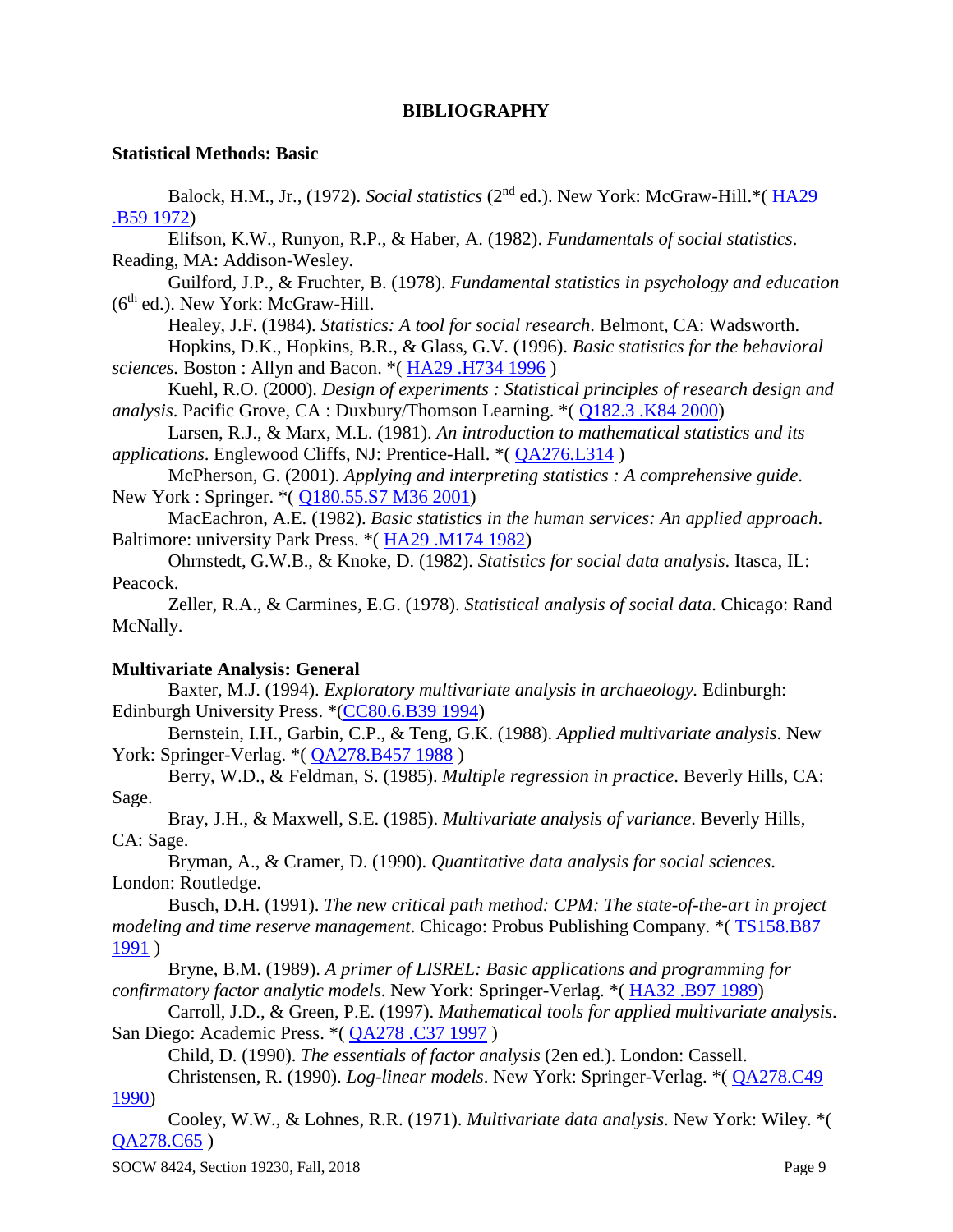Crowder, M.J., & Hand, D.J. (1990). *Analysis of repeated measures* (1<sup>st</sup> ed.). London: Chapman and Hall.

Dunn, O.J., & Clark, V.A. (1987). *Applied statistics: Analysis of variance and regression*  $(2^{nd}$  ed.). New York: Wiley. \* $(QA279.D87 1987)$ 

Dwyer, J.H. (1983). *Statistical models for the social and behavioral sciences*. New York: Oxford University Press. \*( [H61.25 .D85 1983](http://library.uh.edu/search/cH61.25+.D85+1983/ch++++61.25+d85+1983/-5,-1,,E/browse) )

Edwards, A.L. (1985). *Multiple regression and the analysis of variance and covariance* (2nd ed.). New York: W.H. Freeman. \*( [BF39.E32 1985\)](http://library.uh.edu/search/cBF39.E32+1985/cbf+++39+e32+1985/-5,-1,,E/browse)

Everitt, B.S., & Dunn, G. (2001). *Applied multivariate data analysis.* London : Arnold ; New York : Oxford University Press. \*[\(QA278 .E88 2001\)](http://library.uh.edu/search/cQA278+.E88+2001/cqa++278+e88+2001/-5,-1,,E/browse)

Fang, K., & Zhang, Y. (1990). *Generalized multivariate analysis*. Beijing: Science Press. \*( [QA278.F35 1990](http://library.uh.edu/search/cQA278.F35+1990/cqa++278+f35+1990/-5,-1,,E/browse) )

Farrell, R.H. (1985). *Multivariate calculation: Use of the continuous groups*. New York: Springer-Verlag.

Flury, B., & Riedwyl, H. (1988). *Multivariate statistics: A practical approach*. London: Chapman and Hall. (Available at the UH Downtown: [QA278.F58813 1988\)](http://library.uh.edu/search/cQA278.F58813+1988/cqa++278+f58813+1988/-5,-1,,E/browse)

Grimm, L.G.,& Yarnold, P.R. (Ed.). (2000). *Reading and understanding more multivariate statistics*. Washington, DC : American Psychological Association. \*( [QA278 .R32 2000\)](http://library.uh.edu/search/cQA278+.R32+2000/cqa++278+r32+2000/-5,-1,,E/browse)

Geer, J.P. van de. (1993). *Multivariate analysis of categorical data.* Newbury Park, CA : Sage. (Available at the UH Downtown: [QA278.G433 1993](http://library.uh.edu/search/cQA278.G433+1993/cqa++278+g433+1993/-5,-1,,E/browse) v. 2)

Girden, E.R. (1992). *ANOVA: Repeated measures.* Newbury Park, CA: Sage. \*( [HA29](http://library.uh.edu/search/cHA29+.G567+1992/cha+++29+g567+1992/-5,-1,,E/browse)  [.G567 1992\)](http://library.uh.edu/search/cHA29+.G567+1992/cha+++29+g567+1992/-5,-1,,E/browse)

Goodman, L.A., & Magidson, J. (Ed.). (1985). *Analyzing qualitative/categorical data: Log-linear models and latent structure analysis.* Lanham, MD: University Press of America. \*( [QA278.2.G63 1978B](http://library.uh.edu/search/cQA278.2.G63+1978B/cqa++278.2+g63+1978+b/-5,-1,,E/browse) )

Green, P.E. (1978). *Mathematical tools for applied multivariate analysis*. New York: Academic Press. (Available at the UH Downtown: [QA278.G73 1978\)](http://library.uh.edu/search/cQA278.G73+1978/cqa++278+g73+1978/-5,-1,,E/browse)

Gupta, A.K. (Ed.). (1987). *Advances in multivariate statistical analysis*. Boston: Kluwer Academic Publishers. \*( [QA278.A28 1987](http://library.uh.edu/search/cQA278.A28+1987/cqa++278+a28+1987/-5,-1,,E/browse) )

Harris, R.J. (2001). *A primer of multivariate statistics.* Mahwah, N.J.: Lawrence Erlbaum Associates. \*( [QA278 .H35 2001\)](http://library.uh.edu/search/cQA278+.H35+2001/cqa++278+h35+2001/-5,-1,,E/browse)

Hagenaars, J.A. (1990). *Categorical longitudinal data: Log-linear panel, trend, and cohort analysis*. Newbury Park: CA: Sage. \*( [QA278.H33 1990\)](http://library.uh.edu/search/cQA278.H33+1990/cqa++278+h33+1990/-5,-1,,E/browse)

Hair, J.F., Anderson, R.E., & Tatham, R.L (1987). Multivariate data analysis with readings (2nd ed.). New York: Macmillan.

Hand, D.J., & Taylor, C.C. (1987). *Multivariate analysis of variance and repeated measures: A practical approach to behavioral scientists*. London: Chapman and Hall. \*( [QA278.H345 1987](http://library.uh.edu/search/cQA278.H345+1987/cqa++278+h345+1987/-5,-1,,E/browse) )

Hanushek, E.A., & Jackson, J.E. (1977). *Statistical methods for social scientists*. New York: Academic Press.

Hayduk, L.A. (1987). *Structural equation modeling with LISREL: Essentials and advances*. Baltimore: Johns Hopkins University Press. \*( [QA278.3 .H39 1987](http://library.uh.edu/search/cQA278.3+.H39+1987/cqa++278.3+h39+1987/-5,-1,,E/browse) )

Hays, W.L. (1973). *Statistics for the social sciences* (2nd ed.). New York: Holt, Rinehart, and Winston.

Howard, E.A., & Steven D. B. (Ed.). (2000). *Handbook of applied multivariate statistics and mathematical modeling.* San Diego : Academic Press. \*[\(QA278 .H3453 2000](http://library.uh.edu/search/cQA278+.H3453+2000/cqa++278+h3453+2000/-5,-1,,E/browse) )

James. S. (2001). *Applied multivariate statistics for the social sciences.* Mahwah, N.J.: Lawrence Erlbaum Associates. \*[\(QA278 .S74 2001\)](http://library.uh.edu/search/cQA278+.S74+2001/cqa++278+s74+2001/-5,-1,,E/browse)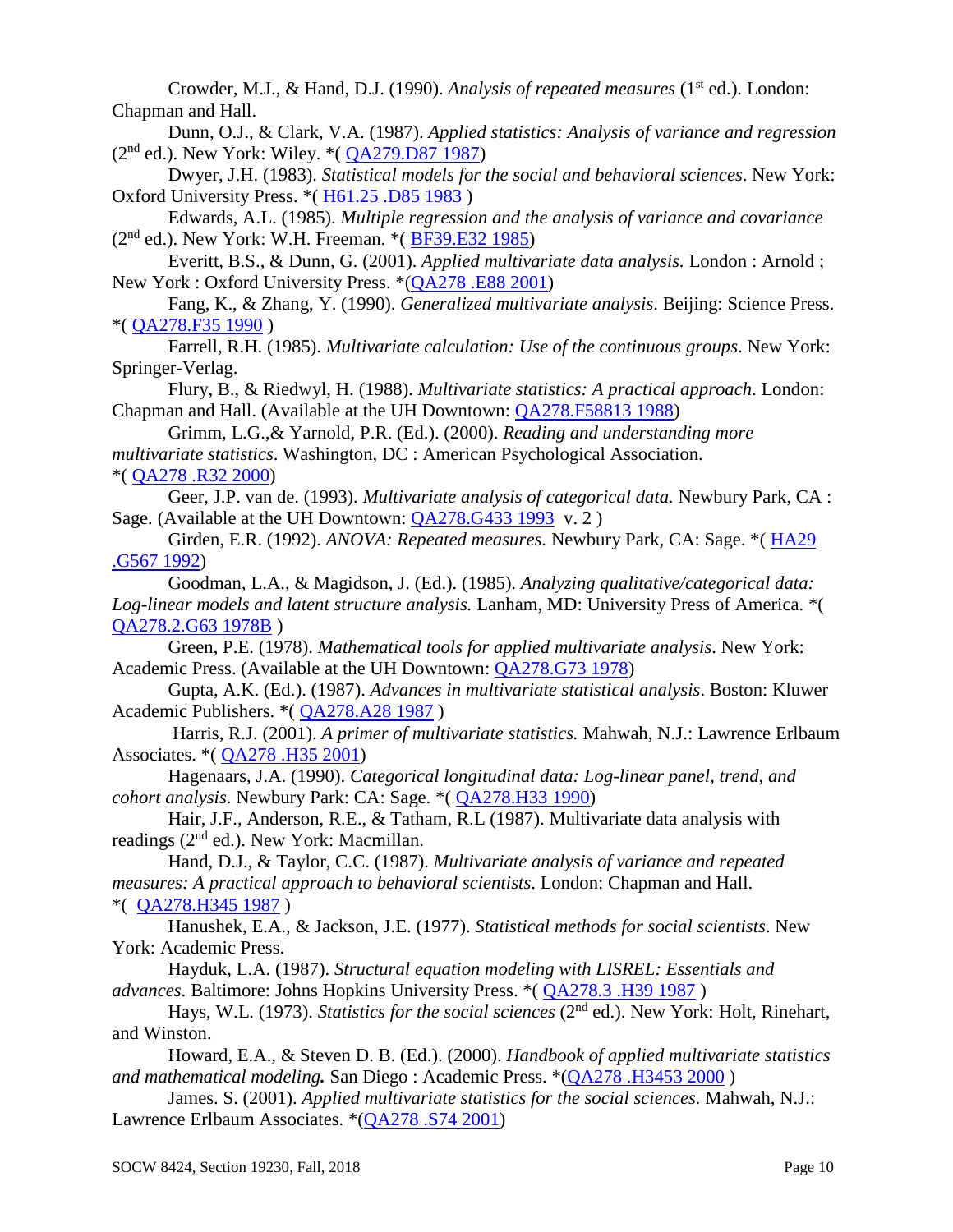Johnson, R.A., & Wichern, D.W. (1982). *Applied multivariate statistical analysis.*  Englewood Cliffs, NJ: Prentice-Hall.

Johnson, R.A., & Wichern, D.W. (1988). *Applied multivariate statistical analysis*. (2nd ed.). Englewood Cliffs, NJ: Prentice-Hall.

Johnsson, T. (1989). *On stepwise procedures for some multiple inference problems*. Gteborg: Alqvist & Wiksell International.

Kachigan, S.K. (1982). *Multivariate statistical analysis.* New York: Radius Press. Kachigan, S.K. (1986). *Statistical analysis: An interdisciplinary introduction to univariate & multivariate methods*. New York: Radius Press.

Kariya, T. (1985). *Testing in the multivariate general linear model*. Tokyo: Kinokuniya Co.

Keppel, G., & Zedeck, S. (1989). *Data analysis for research designs: Analysis-ofvariance and multiple regression/correlation approaches*. New York: W.H. Freeman. \*(Library of Optomtry: [HA29 .K435 1989\)](http://library.uh.edu/search/cHA29+.K435+1989/cha+++29+k435+1989/-5,-1,,E/browse)

Krippendorff, K. (1986). *Information theory: Structural models for qualitative data*. Beverly Hills, CA: Sage.

Krzanowski, W.J. (2000). *Principles of multivariate analysis : A user's perspective*. Oxford [Oxfordshire] ; New York : Oxford University Press. \*( [QA278 .K73 2000\)](http://library.uh.edu/search/cQA278+.K73+2000/cqa++278+k73+2000/-5,-1,,E/browse)

Khattree, R., & Naik, D. N. (1999). *Applied multivariate statistics with SAS software.* Cary, NC : SAS Institute ; [New York] : J. Wiley & Sons. (Available at the UH Downtown: [QA278 .K43 1999\)](http://library.uh.edu/search/cQA278+.K43+1999/cqa++278+k43+1999/-5,-1,,E/browse)

Levine, G. (1991). *A guide to SPSS for analysis of variance*. Hillsdale, NJ: Lawrence Erlbaum Associates. \*( [HA31.35 .L48 1991](http://library.uh.edu/search/cHA31.35+.L48+1991/cha+++31.35+l48+1991/-5,-1,,E/browse) )

Lindzey, G., & Aronson, E. (Eds.). (1968). *The handbook of social psychology* (end ed.) (Vol. 2 Research Methods). Reading, MA: Addison-Wesley. \*( [HM251 .L485 1968](http://library.uh.edu/search/cHM251+.L485+1968/chm++251+l485+1968/-5,-1,,E/browse) v. 1 )

Manly, B.F.J. (1986). *Multivariate statistical methods: A primer*. London: Chapman and Hall. \*( [QA278.M35 1986](http://library.uh.edu/search/cQA278.M35+1986/cqa++278+m35+1986/-5,-1,,E/browse) )

McDonald, R.P. (1985). *Factor analysis and related methods*. Hillsdale, NJ: Lawrence Erlbaum Associates. (Available at the UH Downtown: [HA29 .M4385 1985](http://library.uh.edu/search/cHA29+.M4385+1985/cha+++29+m4385+1985/-5,-1,,E/browse))

Morrison, D.F. (1990). *Multivariate statistical methods* (2nd e3d.). New York: McGraw-Hill. \*( [QA278.M68 1990\)](http://library.uh.edu/search/cQA278.M68+1990/cqa++278+m68+1990/-5,-1,,E/browse)

Næs, T., & Risvik, E. (Ed.). (1996). *Multivariate analysis of data in sensory science.* Amsterdam ; New York : Elsevier. \* [\(QP435 .M83 1996\)](http://library.uh.edu/search/cQP435+.M83+1996/cqp++435+m83+1996/-5,-1,,E/browse)

Narayan C. G. (1996). *Multivariate statistical analysis*. New York : M. Dekker. \*( [QA278 .G557 1996\)](http://library.uh.edu/search/cQA278+.G557+1996/cqa++278+g557+1996/-5,-1,,E/browse)

Neter, J., Wasserman, W., & Kutner, M.H. (1990). *Applied linear statistical models: Regression, analysis of variance, and experimental designs* (3rd ed.). Homewood, IL: Irwin.

Nikiforov, A.F., Suslov, S.K., & Uvarov, V.B. (1991). *Classical orthogonal polynomials of a discrete variable.* Berlin: Springer-Verlag.

Norris, C.N., & Rolph, J.E. (1981). *Introduction to data analysis and statistical inference*. Englewood Cliffs, NJ: Prentice-Hall.

Parsa, A.R. (1990). *Analysis of contingency tables with structural zeros and ordered categories*. Unpublished doctoral dissertation, Texas A & M University, College Station, TX.

Read, T.R.C., & Cressie, N.A.C. (1988). *Goodness-of-fit statistics for discrete multivariate data*. New York: Springer-Verlag.

Richard, A.J., & Dean, W.W. (2002). *Applied multivariate statistical analysis.* Upper Saddle River, N.J.: Prentice Hall. \* [\(QA278 .J63 2002](http://library.uh.edu/search/cQA278+.J63+2002/cqa++278+j63+2002/-5,-1,,E/browse))

Richard, A. R., & Enrico, S. (1999). *Aspects of multivariate statistical analysis in geology*. Amsterdam ; New York : Elsevier. \*[\(QE33.2.S82 R49 1999](http://library.uh.edu/search/cQE33.2.S82+R49+1999/cqe+++33.2+s82+r49+1999/-5,-1,,E/browse) )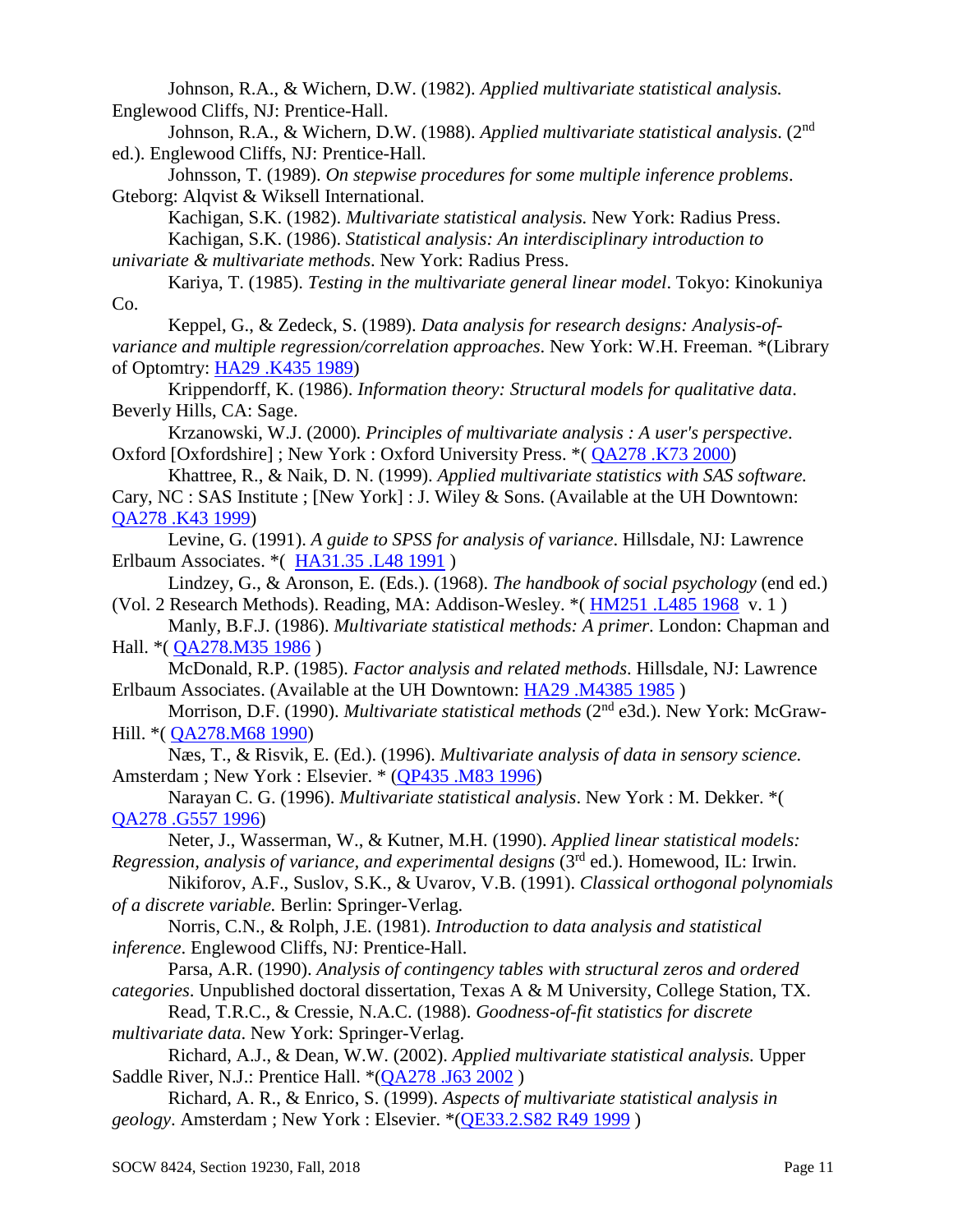Santner, T.J., & Duffy, D.E. (1989). *The statistical analysis of discrete data*. New York: Springer-Verlag.

Stevens, J. (2002). *Applied multivariate statistics for the social sciences*. Hillsdale, NJ: L. Erlbaum Associates. \*( [QA278 .S74 2001](http://library.uh.edu/search/cQA278+.S74+2001/cqa++278+s74+2001/-5,-1,,E/browse) )

Stone, M. (1987). Coordinate*-free multivariate statistics: An illustrated geometric progression from Halmos to Gauss and Bayes*. Oxford: Clarendon Press.

Tandy, R.D. (1989). *An empirical comparison of univariate and multivariate repeated measures analysis techniques when applied to motor performance data microform: A Monte* 

*Carlo study*. Unpublished doctoral dissertation, Texas A & M University, College Station, TX. Tabachnick, B.G., & Fidell, L.S. (2001). *Using multivariate statistics*. Boston : Allyn and Bacon. (Available at the UH Clear Lake: [QA278 .T3 2001\)](http://library.uh.edu/search/cQA278+.T3+2001/cqa++278+t3+2001/-5,-1,,E/browse)

Tatsuoka, M. (1971). *Multivariate analysis*. New York: Wiley.

Tong, Y.L. (1990). *The multivariate normal distribution*. New York: Springer-Verlag.

Thomas T.H. W. (2002). *Evidence-based health care management : Multivariate* 

*modeling approaches*. Boston : Kluwer Academic Publishers. \*[\(RA427.9 .W36 2002](http://library.uh.edu/search/cRA427.9+.W36+2002/cra++427.9+w36+2002/-5,-1,,E/browse) )

Wickens, T.D. (1995). *The geometry of multivariate statistics.*Hillsdale, N.J.: L. Erlbaum Associates. (Available at the UH Downtown:  $QA278$ . W53 1995)

Zeller, R.A., & Carmines, E.G. (1980). *Measurement in the social sciences: The link between theory and data*. New York: Cambridge University Press. \*( [H61 .Z433](http://library.uh.edu/search/cH61+.Z433/ch++++61+z433/-5,-1,,E/browse) )

# **Multiple Correlation/Regression**

Archdeacon, T. J. (1994). *Correlation and regression analysis: A historian's guide.* Madison, Wis. : University of Wisconsin Press. (Available in UH Law Library /Stacks: [D16.17.A73 1993](http://library.uh.edu/search/cD16.17.A73+1993/cd++++16.17+a73+1993/-5,-1,,E/browse) )

Allen, M.P. (1997). *Understanding regression analysis*. New York : Plenum Press. \*[\(QA278.2 .A434 1997](http://library.uh.edu/search/cQA278.2+.A434+1997/cqa++278.2+a434+1997/-5,-1,,E/browse) )

Allison, P. D. (1999). *Multiple regression : A primer.* Thousand Oaks, California: Pine Forge Press. (Available at the UH Downtown: [QA278.2 .A435 1999](http://library.uh.edu/search/cQA278.2+.A435+1999/cqa++278.2+a435+1999/-5,-1,,E/browse) )

Aiken, L.S., & West, S.G. (1991). *Multiple regression : Testing and interpreting interactions.* Newbury Park, California: Sage Publications. (Available at the UH Downtown: [QA278.2.A34 1991](http://library.uh.edu/search/cQA278.2.A34+1991/cqa++278.2+a34+1991/-5,-1,,E/browse) )

Achen, C.H. (1982). *Interpreting and using regression*. Beverly Hills, CA: Sage. \*( [HA31.3 .A33 1982](http://library.uh.edu/search/cHA31.3+.A33+1982/cha+++31.3+a33+1982/-5,-1,,E/browse) )

Berry, William D., & Feldman, Stanley (1985). *Multiple regression in practice*. Beverly Hills, CA: Sage.

Cohen, J., & Cohen, P. (1975). *Applied multiple regression/correlation for the behavioral sciences*. Hillsdale, NJ: Lawrence Erlbaum Associates.

Chatterjee, S., Hadi, A. S., & Price, B. (2000). *Regression analysis by example*. New York : Wiley.  $*(QA278.2 \cdot C5 2000)$ 

Draper, N. R., & Smith, H. (1998). *Applied regression analysis*. New York: Wiley. \*[\(QA278.2 .D7 1998](http://library.uh.edu/search/cQA278.2+.D7+1998/cqa++278.2+d7+1998/-5,-1,,E/browse) )

Foster, D. P., Stine, R.A., & Waterman, R.P. (1998). *Business analysis using regression : A casebook*. New York : Springer. \*[\(HA31.3 .F67 1998](http://library.uh.edu/search/cHA31.3+.F67+1998/cha+++31.3+f67+1998/-5,-1,,E/browse) )

Freund, R.J., & Wilson, W. J. (1998). *Regression analysis : statistical modeling of a response variable*. San Diego : Academic Press. \*[\(QA278.2 .F698 1998](http://library.uh.edu/search/cQA278.2+.F698+1998/cqa++278.2+f698+1998/-5,-1,,E/browse) )

Fox, John (1991). *Regression diagnostics*. Beverly Hills, CA: Sage.

Kahane, L.H. (2001). *Regression basics.* Thousand Oaks, California: Sage Publications. \*( [QA278.2 .K34 2001](http://library.uh.edu/search/cQA278.2+.K34+2001/cqa++278.2+k34+2001/-5,-1,,E/browse) )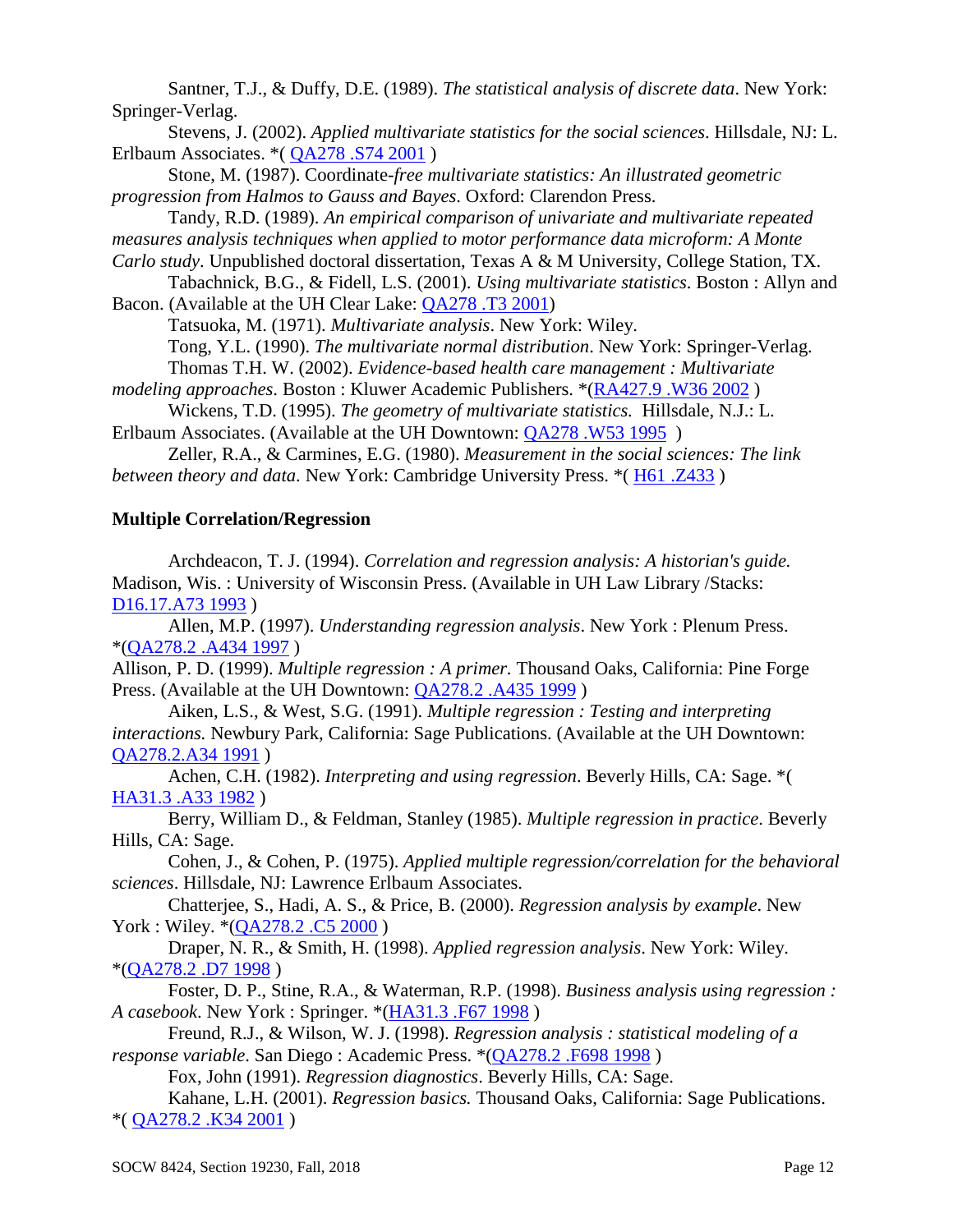Kleinbaum, D.G. (Ed.). (1998). *Applied regression analysis and other multivariable methods.* Pacific Grove: Duxbury Press. \*[\(QA278 .A665 1998](http://library.uh.edu/search/cQA278+.A665+1998/cqa++278+a665+1998/-5,-1,,E/browse) )

Lewis-Beck, M.S. (1980). *Applied regression: An introduction*. Beverly Hills, CA: Sage. Loader, C. (1999). *Local regression and likelihood.* New York : Springer. \*[\(QA276.8 .L6](http://library.uh.edu/search/cQA276.8+.L6+1999/cqa++276.8+l6+1999/-5,-1,,E/browse) 

[1999](http://library.uh.edu/search/cQA276.8+.L6+1999/cqa++276.8+l6+1999/-5,-1,,E/browse) )

Marsden, P.V. (1981). *Linear models in social research*. Beverly Hills, CA: Sage. Menard, S.W. (2002). *Applied logistic regression analysis*. Thousand Oaks, California: Sage Publications. \*[\(QA278.2 .M46 2002](http://library.uh.edu/search/cQA278.2+.M46+2002/cqa++278.2+m46+2002/-5,-1,,E/browse) )

Montgomery, D.C. (2001)*. Introduction to linear regression analysis*. New York : Wiley. \*[\(QA278.2 .M65 2001](http://library.uh.edu/search/cQA278.2+.M65+2001/cqa++278.2+m65+2001/-5,-1,,E/browse) )

Morrison, D.F. (1983). *Applied linear statistical methods*. Englewood Cliffs, NJ: Prentice-Hall. \* ( $QA278.M677 1983$ )

Natraj, A.K. (1993). *Achieving successful outcomes in construction projects using regression methods*. \*(Thesis Collection: [Thesis 650 1993.N37](http://library.uh.edu/search/jThesis+650+1993.N37/jthesis++650+1993+n37/-5,-1,,E/browse) )

Pedhazur, E.J. (1982). *Multiple regression in behavioral research: Explanation and prediction* (2<sup>nd</sup> ed.). New York: Holt, Rinehart, & Winston. \* (HA31.3 .P4 1982)

Rawlings, J.O., Pantula, S.G., & Dickey, D.A. (1998). *Applied regression analysis : A research tool.* New York: Springer. \*[\(QA278.2 .R38 1998](http://library.uh.edu/search/cQA278.2+.R38+1998/cqa++278.2+r38+1998/-5,-1,,E/browse) )

# **Factor Analysis**

Bartholomew, D.J., & Knott, M. (1999). *Latent variable models and factor analysis*. London: Arnold. \*[\(QA278.6 .B37 1999\)](http://library.uh.edu/search/cQA278.6+.B37+1999/cqa++278.6+b37+1999/-5,-1,,E/browse)

Child, D. (1970). *The essentials of factor analysis*. New York: Holt, Rinehart, & Winston.

Glen, W. G., Dunn, W.J., & Scott, D.R. (1992). *Principal components analysis and partial least squares regression* [microform]. Washington, D.C.: U.S. Environmental Protection Agency. (Available at the UH Clear Lake: US Doc Microfiche Section: [EP 1.23/6:600/J-92/135](http://library.uh.edu/search/gEP+1.23%2F6:600%2FJ-92%2F135/gep++++1.+++23%2F++++6+:++600%2Fj-+++92%2F++135/-5,-1,,E/browse) )

Hatcher, L. (1994). *A step-by-step approach to using the SAS system for factor analysis and structural equation modeling.* Cary, N.C.: SAS Institute. (Available at the UH Downtown: [QA278.5.H38 1994](http://library.uh.edu/search/cQA278.5.H38+1994/cqa++278.5+h38+1994/-5,-1,,E/browse))

Harmon, H.H. (1967). *Modern factor analysis* (rev. ed.). Chicago: University of Chicago Press. \*( [QA276.H38 1967](http://library.uh.edu/search/cQA276.H38+1967/cqa++276+h38+1967/-5,-1,,E/browse) )

Jaccard, J. (1998). *Interaction effects in factorial analysis of variance*. Thousand Oaks: Sage Publications. \*[\(HA29 .J227 1998](http://library.uh.edu/search/cHA29+.J227+1998/cha+++29+j227+1998/-5,-1,,E/browse))

Jackson, D.J., & Borgatta, E.F. (1981). *Factor analysis and measurement in social research*. Beverly Hills, CA: Sage.

Kim, J.O., & Mueller, C.W. (1979). *Factor analysis*. Beverly Hills, CA: Sage.

Kim, J.O., & Mueller, C.W. (1979). *Introduction to factor analysis*. Beverly Hills, CA: Sage.

Loehlin, J.C. (1998). *Latent variable model: An introduction to factor, path, and structural analysis.* Mahwah, N.J.: Lawrence Erlbaum. \*[\(QA278.6 .L64 1998\)](http://library.uh.edu/search/cQA278.6+.L64+1998/cqa++278.6+l64+1998/-5,-1,,E/browse)

Merkle, L.A. (1997). *Factor analysis of the self-motivation inventory*. \*( [Thesis 370](http://library.uh.edu/search/jThesis+370+1997.M47/jthesis++370+1997+m47/-5,-1,,E/browse)  [1997.M47\)](http://library.uh.edu/search/jThesis+370+1997.M47/jthesis++370+1997+m47/-5,-1,,E/browse)

Reyment, R.A., & Jöreskog, K.G. (1996). *Applied factor analysis in the natural sciences*. Cambridge [England] ; New York, NY, USA : Cambridge University Press. \*[\(QA278.5 .R49](http://library.uh.edu/search/cQA278.5+.R49+1996/cqa++278.5+r49+1996/-5,-1,,E/browse)  [1996\)](http://library.uh.edu/search/cQA278.5+.R49+1996/cqa++278.5+r49+1996/-5,-1,,E/browse)

Rummel, R.J. (1970). *Applied factor analysis*. Evanston, IL: Northwestern University Press. \* ( [HA33 .R85](http://library.uh.edu/search/cHA33+.R85/cha+++33+r85/-5,-1,,E/browse) )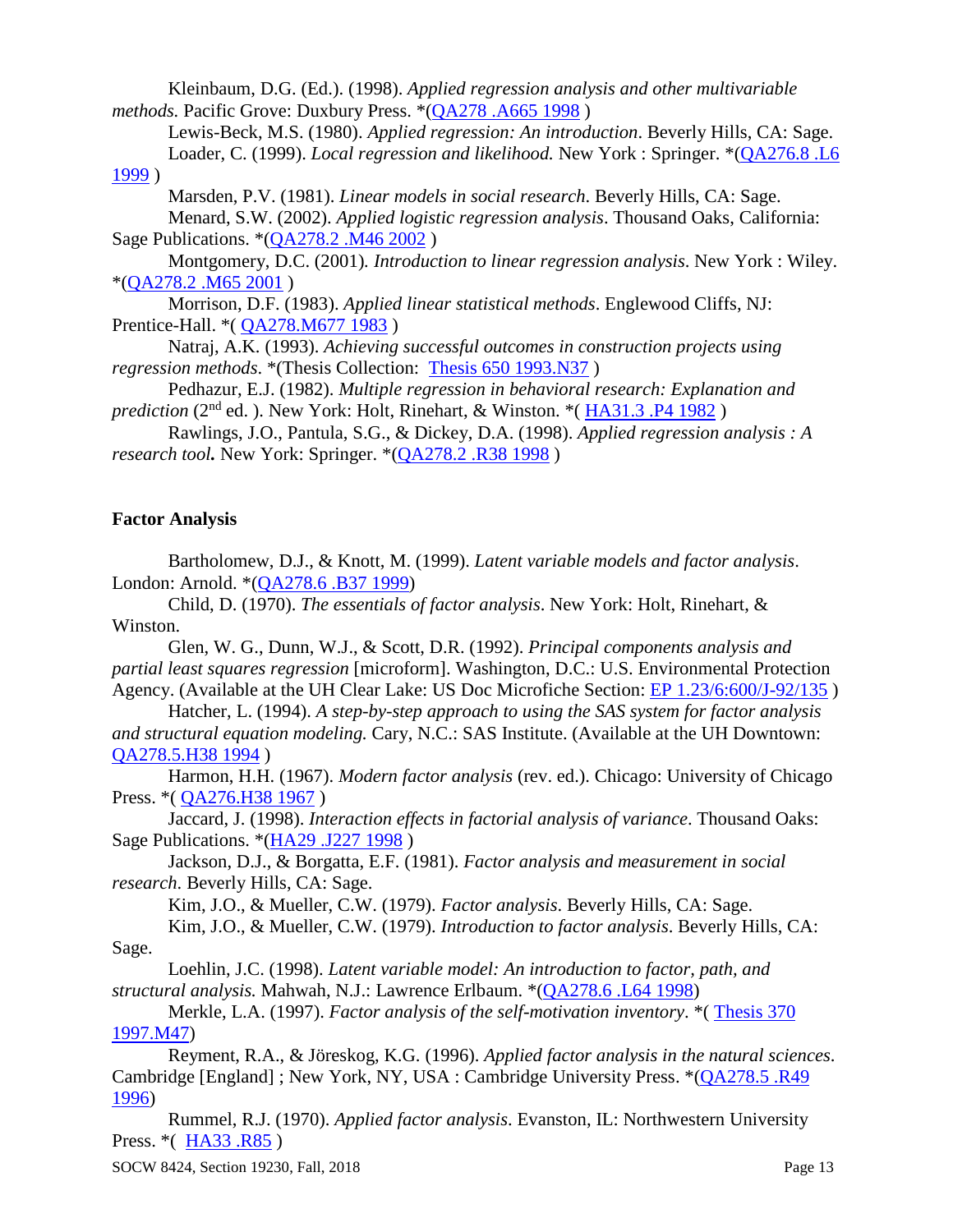#### **Discriminant Function Analysis**

Klecka, W.R. (1980). *Discriminant analysis*. Beverly Hills, California: Sage Publications. \*( [HA31.4 .K56\)](http://library.uh.edu/search/cHA31.4+.K56/cha+++31.4+k56/-5,-1,,E/browse)

Mirkin, B. (1996). *Mathematical classification and clustering***.** Dordrecht ; Boston : Kluwer Academic Pubishers. \*( [QA278.65 .M57 1996](http://library.uh.edu/search/cQA278.65+.M57+1996/cqa++278.65+m57+1996/-5,-1,,E/browse) )

Morton, T.G. (1974). *A discriminant function analysis of residential mortgage delinquency and foreclosure.* Storrs : Center for Real Estate and Urban Economic Studies, University of Connecticut. \*( [HD251 .R283 v.14](http://library.uh.edu/search/cHD251+.R283+v.14/chd++251+r283+v+++14/-5,-1,,E/browse) )

McLachlan, G. J. (1992). *Discriminant analysis and statistical pattern recognition*. New York : Wiley. \* (*QA278.65.M38 1992*)

## **Meta-analysis**

Bukoski, W. J. (Ed.). (1997). *Meta-analysis of drug abuse prevention programs*. Rockville, MD (5600 Fishers Lane, Rockville 20857) : U.S. Dept. of Health and Human Services, National Institutes of Health, National Institute on Drug Abuse, Division of Epidemiology and Prevention Research : [Supt. of Docs., U.S. G.P.O., distributor]. \*(US Document: [HE 20.3965:170](http://library.uh.edu/search/gHE+20.3965:170/ghe+++20.+3965+:++170/-5,-1,,E/browse) )

Cook, T. (1992). *Meta-analysis for explanation : A casebook.* New York : Russell Sage Foundation. (Available at the UH Clear Lake: [H62 .M4246 1992](http://library.uh.edu/search/cH62+.M4246+1992/ch++++62+m4246+1992/-5,-1,,E/browse))

Eddy, D. M., Hasselblad, V., & Shachter, R. (1992). *Meta-analysis by the confidence profile method : The statistical synthesis of evidence*. Boston : Academic Press. \*( [R853.S7E34](http://library.uh.edu/search/cR853.S7E34+1991/cr+++853+s7+e34+1991/-5,-1,,E/browse)  [1991](http://library.uh.edu/search/cR853.S7E34+1991/cr+++853+s7+e34+1991/-5,-1,,E/browse) )

Hedges, L.V., & Olkin, I. (1985). *Statistical methods for meta-analysis*. Orlando : Academic Press. \*( [HA29 .H425 1985](http://library.uh.edu/search/cHA29+.H425+1985/cha+++29+h425+1985/-5,-1,,E/browse) )

Stangl, D. K., & Berry, D. A. (Ed.). (2000). *Meta-analysis in medicine and health policy*. New York ; Basel : Marcel Dekker. (Available at Pharmacy Library: General Collection: [RA440.6 .M48 2000](http://library.uh.edu/search/cRA440.6+.M48+2000/cra++440.6+m48+2000/-5,-1,,E/browse) )

## **Logistic Regression**

Jaccard, J. (2001). *Interaction effects in logistic regression.* Thousand Oaks, California: Sage Publications. \*( [HA31.3 .J328 2001](http://library.uh.edu/search/cHA31.3+.J328+2001/cha+++31.3+j328+2001/-5,-1,,E/browse) )

Kleinbaum, D.G. (1994)*. Logistic regression : A self-learning text*. New York: Springer. (Available at the UH Clear Lake: [R853.S7 K54 1994](http://library.uh.edu/search/cR853.S7+K54+1994/cr+++853+s7+k54+1994/-5,-1,,E/browse) )

Menard, S. (2000). Applied *logistic regression analysis.* Thousand Oaks, California: Sage Publications. \*( [QA278.2 .M46 2002](http://library.uh.edu/search/cQA278.2+.M46+2002/cqa++278.2+m46+2002/-5,-1,,E/browse) )

Pampel, F.C. (2000). *Logistic regression: A primer.* Thousand Oaks, California: Sage Publications. \*( [HA31.3 .P36 2000](http://library.uh.edu/search/cHA31.3+.P36+2000/cha+++31.3+p36+2000/-5,-1,,E/browse) )

Vach, W. (1994). *Logistic regression with missing values in the covariates*. New York: Springer-Verlag. \*( [QA278.2.V25 1994](http://library.uh.edu/search/cQA278.2.V25+1994/cqa++278.2+v25+1994/-5,-1,,E/browse) )

# **Loglinear**

Christensen, R. (1990). *Log-linear models***.** New York: Springer-Verlag. \*[\(QA278.C49](http://library.uh.edu/search/cQA278.C49+1990/cqa++278+c49+1990/-5,-1,,E/browse)  [1990](http://library.uh.edu/search/cQA278.C49+1990/cqa++278+c49+1990/-5,-1,,E/browse) )

Christensen, R. (1997). *Log-linear models and logistic regression***.** New York: Springer. \*( [QA278 .C49 1997\)](http://library.uh.edu/search/cQA278+.C49+1997/cqa++278+c49+1997/-5,-1,,E/browse)